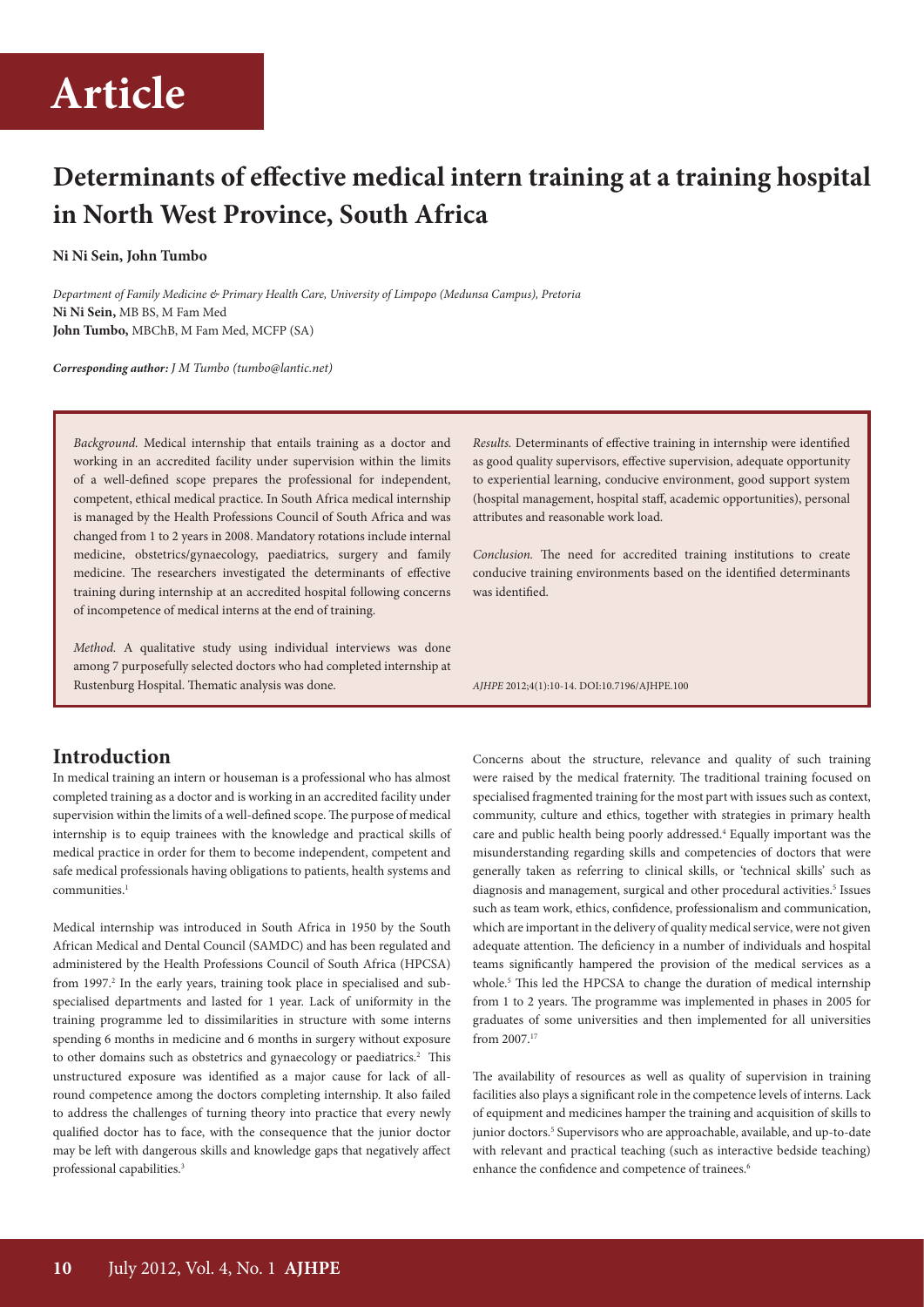Having observed deterioration in the competencies of doctors completing internship, the researchers became concerned about the quality of training provided at the hospital to the medical interns.

This study was undertaken to establish the determinants of effective training during medical internship as experienced by doctors who completed internship at Rustenburg Provincial Hospital. Findings of this study form a useful guide in improving the training of medical interns at accredited institutions of similar nature.

### **Methods**

A descriptive qualitative study using free attitude individual interviews<sup>18</sup> was done in 2005 December and 2006 January. The study was done at Rustenburg Provincial Hospital, an accredited intern training secondary level hospital in North West Province, South Africa. Interns undergoing training annually at this hospital rotated for 12 weeks through 4 main disciplines; Surgery & Orthopaedic, Medicine, Paediatrics, Obstetrics & Gynaecology and for 2 weeks in the anaesthesia department.

Twenty interns who completed 1 year intern training in December 2004 and 2005 at Rustenburg Provincial Hospital were considered as the study population. Purposive sampling of seven doctors who continued employment at the hospital as community service doctors or medical officers was done.Those who refused to participate in the study, those who studied medicine outside South Africa and those who had left Rustenburg Provincial Hospital after internship were excluded.

A free attitude individual interview was conducted with each consenting participant. The exploratory question was: 'What were your experiences on training during your internship in the Rustenburg Provincial Hospital?' Facilitation of the interview was done through reflections, clarification and periodic reflective summaries. The interviews were recorded on audiotapes. Verbatim transcription of data and content analysis was done. Identified themes were grouped, compared and contrasted.

Ethical approval to conduct this study was given by the Research Ethics and Publications Committee, MEDUNSA campus, University of Limpopo; certificate number REPC/MP/153/2005.

### **Results**

Table 1 lists the themes identified as determinants of effective training of interns.

#### **Experiential learning enhanced skills acquisition and development**

#### **Experiential learning provided opportunity to develop intuition and improved clinical judgement**

*'I learnt a lot. Improved clinical judgement and skills made me trust my instincts and to sieve through all my knowledge I have in my brain and see which is better applicable to each patient.'*

#### **Opportunity to practise affects acquisition of surgical skills**

'… I did above ... yah. I think it is below-knee amputations and stuff, and do *few laparotomies , appendectomies um … so in surgery I learn a lot, and I really enjoy surgery. I did minor operations like circumcision, stuff like that. That is really positive for me.'*

#### **Table 1. Themes identified as determinants of effective training of interns**

| Themes                                                                                                        | Quotes                                                                                                                                                                                                                                                                       |
|---------------------------------------------------------------------------------------------------------------|------------------------------------------------------------------------------------------------------------------------------------------------------------------------------------------------------------------------------------------------------------------------------|
| 1. Experiential learning<br>enhances skills acquisition and<br>development                                    | 'I enjoy the part a lot that it was<br>unselected cases, meaning that the<br>patients were not worked up and<br>so you have to work up yourselves<br>and relate to your own clinical<br>judgement about what is the<br>problem?                                              |
| 2. Training context and<br>environment influence learning                                                     | 'How do you learn where there is<br>no equipment and monitors are not<br>working?'                                                                                                                                                                                           |
| 3. Supervision and support by<br>senior medical practitioners<br>influence the training of medical<br>interns | 'You always had a senior doctor,<br>you were given space to make a<br>decision and the senior doctor<br>supervises what you do'                                                                                                                                              |
| 4. The attitude of the intern is an<br>important factor in training and<br>learning                           | 'Because working as a doctor in this<br>situation, having a certain degree<br>of responsibility, you are learning<br>a lot more, you are more actively<br>involved.'<br>'This matures you as a doctor,<br>teaches you to take responsibility,<br>and to work under pressure' |
| 5. Training and learning happens<br>best where there is a strong team                                         | I like team work and learn from<br>them'                                                                                                                                                                                                                                     |
| 6. Social factors influence<br>intern training and personal<br>development                                    | 'My personal life is shot to bits. I<br>have no time, most of the time I<br>spend up here working'                                                                                                                                                                           |
| 7. Workload is an important<br>determinant of learning                                                        | 'The heavy workload is something<br>good. At the end, I gained more'                                                                                                                                                                                                         |
| 8. Management support is an<br>important factor influencing<br>training                                       | 'There was no one to take, like, the<br>responsibility of interns.'                                                                                                                                                                                                          |

'*Casualty, I enjoy the part a lot that it was unselected cases, meaning that the patients were not worked up and so you have to work up yourselves and relate to your own clinical judgement about what is the problem? What is the diagnosis? What investigations you should do, and we see a lot of very interesting cases … resuscitations ... intubations in casualty … um so that's the things that we are comfortable with …'*

#### **Exposure to challenges enhances learning**

*'You are like the first point of call for most patients before you get to the ward. So you get all the emergency cases, how to treat poison, how to treat snakebites, how to resuscitate patients, you know, and all those things. You don't get that in the ward because the patient has already been treated in casualty, he is now stabilised … you get that in the ward.'* 

*'You need to know these things as doctors*'.

#### **The environment and context of training is important Lack of equipment and space diminishes learning**

*'How do you learn where there is no equipment and monitors are not working?'*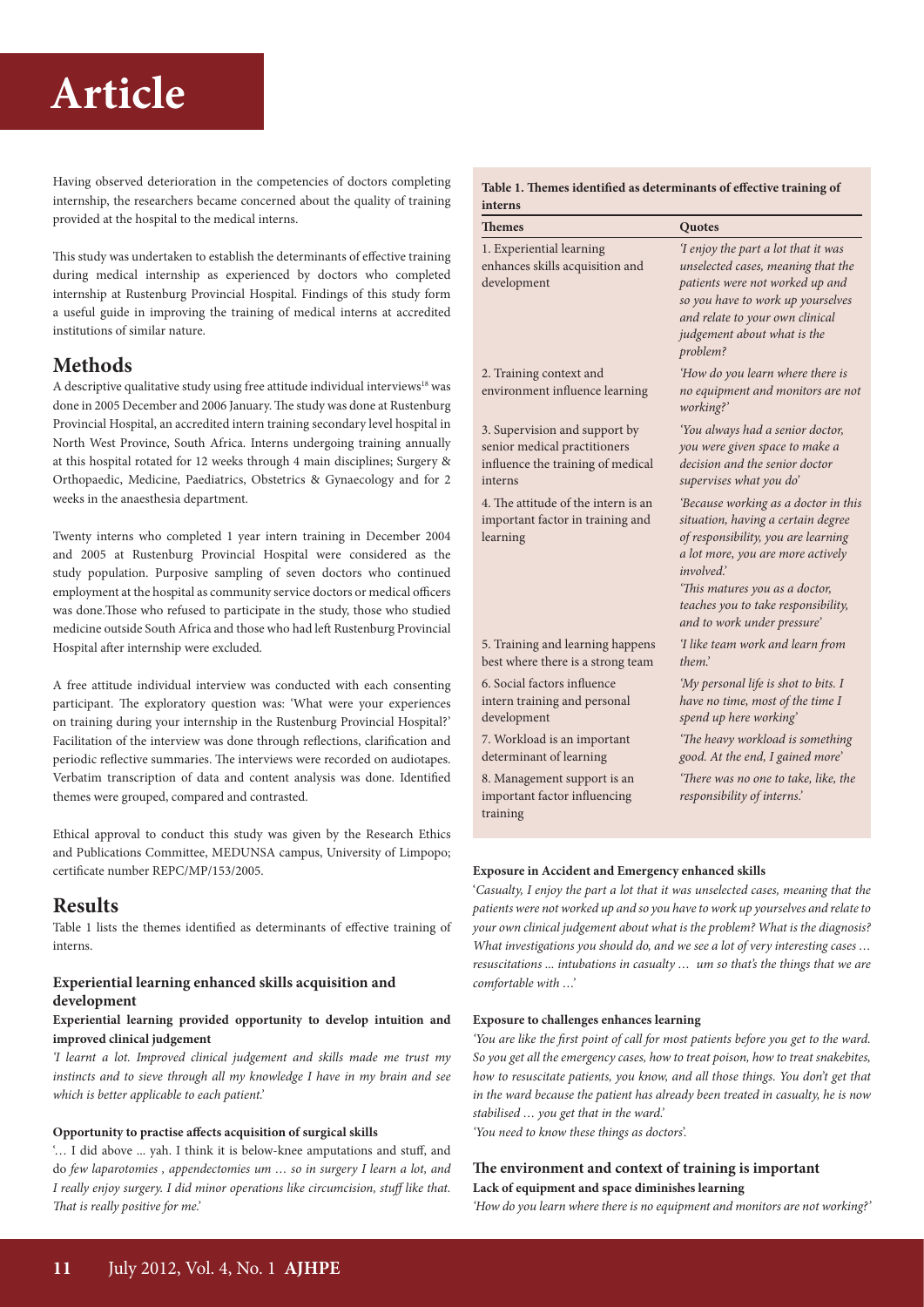#### **Poor safety of the work environment increases the risk of occupational injury and affects learning**

*'And I wanted to do it in this time when there were no interns, but I was on ARV and I was very, very sick. And I was so mad at myself'*

#### **Intern learning is negatively affected by the fear of medico-legal consequences of their actions**

*'At the beginning they would come out with you but the others, not always, and I feel that could result maybe one of these days in serious medico-legal issues.'*

#### **Availability of clinical guidelines and protocols enhances learning**

*'… they help, like … you know… like in casualty you have a protocol for paraffin ingestion, then you know things to do for that'*

#### **Limited time during the rotations retards learning**

*'I think 2 weeks in anaesthetics is also not quite enough. I think that is also something that can improve'* 

#### **Supervision and support by senior medical practitioners influence the training of medical interns**

#### **A positive attitude of the supervisor facilitates intern training while a negative attitude impedes training and learning**

*'His philosophy is he is not appointed as a training person so he doesn't really like to show… or to let interns do procedures themselves; if you are not going to stay in the department itself. He says if you change every two months, then just when you're trained you have to go back and it takes a lot to train somebody … which I felt is, is not ideal.'*

#### **Unavailability of supervisors/senior doctors affects the morale of int**erns

*'Interns are thrown a bit into the deep end and you know … you need senior people available.'.* 

*'Not just leaving an intern in the ward alone to basically fight and fend for himself and sort out for himself*'...'

#### **Support and affirmation encouraged interns to explore and learn**  *'Here I felt like a doctor.'*

*'You were never alone, you always had a senior doctor, you were given space to* 

*make a decision and the senior doctor supervises what you do'.* 

*'He is very, very reassuring even with an appendectomy, though it was the first operation I ever assisted, he showed me how to cut and I did it myself.'* 

#### **Negative behaviour and attitude of senior doctors demoralised interns**

*'A lot of the senior doctors would do their ward round and basically disappear. Expecting the intern to be … maybe being a slave is a harsh word'*

#### **A good role model nurtures the intern**

*'I was there with Dr X. and she was very nice to be with ... She did a protocol book. She is a role model worth following ...'*

**Trainers with deficient knowledge and skill negatively influence training**  *'I think the academic knowledge was maybe not that great or up to date; so I did not learn'*

#### **Constant support by supervisor enhanced learning**

*'He never left me alone so there was never a point when I felt like I don't know what to do, there's no one around, you know, so my experience with medicine was fine. I learnt a lot.'*

#### **The attitude of the intern is an important factor in training and learning**

#### **A positive attitude leads to transformation of the intern to a mature professional**

*'Because working as a doctor in this situation, having a certain degree of responsibility, you are learning a lot more, you are more actively involved.' 'This matures you as a doctor, teaches you to take responsibility, and to work under pressure'*

#### **The intern's perception of internship as a fruitful experience enhances learning**

'*I'm quite confident in all the specific disciplines and that's thanks to RPH in the way they constructed the intern rotation, that you actually go through every department'.* 

*'It prepares you for anything you want to do after that.'*

#### **Intuition improves training and learning**

*'I've learned also …. something that they don't teach in medicine, you start getting that gut feeling, something that's bothering you and you go for it, and many times you're right'*

#### **Self-motivation among interns enhances training and learning**

*'I always made it a point to try and help where one can, that you get involved, that you get to know the patient, that you get experience in what is happening basically in theatre.'*

#### **Training and learning happens best where there is a strong team**

#### **Good interpersonal relationship between team members facilitates learning**

*'Interpersonal relationship with doctors and other members of staff, nurses, I get along with most people … 95% of the people … I like that … I like team work and learn from them.'* 

#### **Learning can happen from any member of the team**

*'You will learn more from the sisters than from the other doctors, especially us interns.'* 

#### **Lack of respect is very demoralising**

*'You know, you get treated like a piece of … like a chair or something… something dead. You just have to accept it.'*

#### **Harassment by senior staff belittles interns and interferes negatively with training**

*'I think that is a personality problem. I don't know how to … when it comes to confrontation, I don't know how to handle it. In the beginning I got like really mad, and now it's like … with my last serious confrontation I just said nothing. Even though the sister was standing there insulting me and insulting me and… uhm'*

#### **Social factors influence intern training and personal development**

#### **Internship is very intense and affects the social and personal development of the trainees**

*'My personal life is shot to bits. My dad thinks I work too much, I have no chance to go anywhere, ha ha, especially in terms of my girlfriend, she doesn't*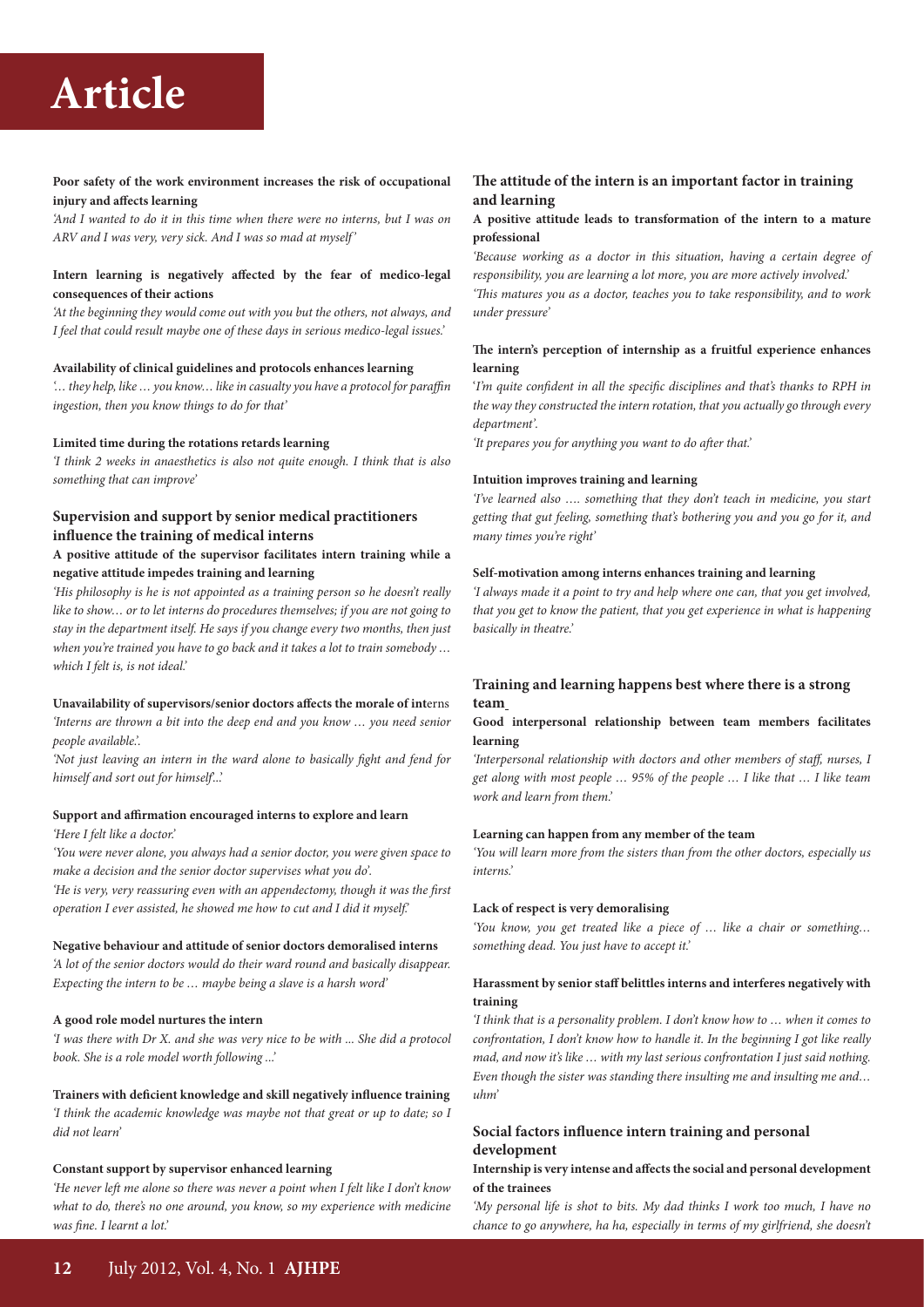*want to talk to me, because I have no time; most of the time I spend up here working'.*

**Lack of social amenities such as good housing demoralise interns and interfere with training** 

*'that was a bad experience for me. Is this housing fit for human beings?'* 

#### **Workload is an important determinant of learning**

**Workload of interns has both positive and negative effects on training. Interns decried the effect of heavy workload on their social life and competence. However, reasonable workload was appreciated as it provides an opportunity to learn and gain more experience** 

*'The heavy workload is something good. At the end, I gained more.'. 'Fortunate that I don't think it was one of the busiest intern hospitals, so it's a nice balance.'*

#### **Management support is an important factor influencing training**

#### **Laxity and indiscipline of managers and senior doctors frustrated the medical interns**

*'The head of the department would be there in the morning, but then from 10 or 11 whenever the ward rounds were finished until about 3 o'clock again, you were basically flying solo.'*

#### **Poor interest by management made interns to feel neglected**

*'There's one thing I don't like about this facility, and I'll keep saying it until I go to my grave, … uhm I think we do not take care of our doctors in terms of administration. I think it's very shameful that a hospital of this standard doesn't have a tearoom for doctors.'*

#### **Lack of management responsibility for intern training impedes learning**

*'The only problem was there was no one to take, like, the responsibility of interns, like even for other departments.'* 

#### **Discussion**

This study found that effective training of medical interns is facilitated by factors including an environment that offers learning opportunities, effective supervision, support by management, positive attitude of the interns, teamwork and a positive social atmosphere. Intern training will not be possible where the intern does not get the opportunity to learn and practise. Such a non-conducive environment has been described in some disciplines in academic hospitals in South Africa.<sup>2</sup> The regulations of the HPCSA regarding intern training prior to 2007 did not enforce an all-round exposure and proof of competence in a wide variety of domains. Several training facilities only rotated interns in two out of the four major domains (Medicine, Surgery, Paediatrics and Obstetrics and Gynaecology), leaving the rest of all the other domains as optional attachments. This impacted negatively on the skills and competence of interns in the general medical practice that they are exposed to as community service doctors and medical officers in the district health system. Several authors have highlighted the inappropriateness of training of interns in academic hospitals for general practice.3 With evolution of HPCSA intern training regulations, interns trained in Rustenburg Provincial Hospital rotated in all major disciplines. Respondents expressed their gratitude for this opportunity which prepared them well for the future. The importance of this multidisciplinary exposure during internship prepares the intern for effective medical community practice including rural practice.4

The important role of effective supervision was also highlighted by this study. The respondents shared that they learnt more when the supervisor showed support, guidance, affirmation, was committed and available to train and supervise. Multiple studies have reported similar roles and characteristics of supervisors that enhance training and learning of medical interns.3,7-9 This study found that the competence levels of senior doctors are critical for positive learning. It is this competence that interns recognise as an important aspect of role modelling.<sup>5</sup> This phenomenon is echoed by other authors who shared the similar view that approachable, available and up-to-date teachers improve their confidence and allow them to extend their existing skills.<sup>6</sup> Unapproachable, physically and mentally remote teachers are detrimental to confidence of the trainees and inhibit learning.

It is also important to note that the supervisor is a role model for the interns. Not only are the academic skills of senior doctors who are seen as intern supervisors important but also their behaviour. This study and others found that unethical behaviour of supervisors is a major source of frustration of the trainees and also inhibits learning.10

The training and work environment have strong influence in learning. Medical internship can be a physically exhausting and emotionally traumatic experience as found in a study done at the 5 teaching hospitals of the University of Witswatersrand that assessed various aspects of internship, including continuing medical education, workload and stress during 1985 and 1986.<sup>11</sup> Problem areas identified were excessive patient load, sleep deprivation and severe stress. The commonest symptoms of stress were fatigue, irritability and weight loss. In 1985, 53% of interns stated that they could not cope, and in 1986 this increased to 65%. Forty eight per cent of 1985 and 69% of 1986 interns lost interest in medicine during the intern year.

Workload was identified as an important influence to learning. The study highlighted the importance of quality of work compared with quantity of work. The majority of respondents felt that the number of hours they worked was reasonable compared with their counterparts. The reasonable workload gave opportunity to have a balanced life style, and enough recuperating time afterwards. The respondents did not mention the medical errors they made as a result of exhaustion. Medical errors have been attributed to long working hours<sup>12</sup> and duration of shifts.<sup>13</sup> Intense work demands, limited control and high degree of work-home interference during internship predispose to burn out.14 The results of the study concluded that the work load in Rustenburg provincial hospital is reasonable.

The attitude, personality and interpersonal skills of interns are the essential qualities to overcome challenges during internship. Coping mechanism depends upon how the intern perceives his/her internship. According to respondents in one report, 'It all depends on your attitude to your internship. If you make the most of it, you can handle most things.'5 . This study identified diversity in the coping styles of interns including, submission, confrontation, reporting to authorities and suppressions. With regard to personality, this study found that the respondents, who had bold personality, took initiative and went the extra mile to learn gained more experience and knowledge than those who are humble, submissive and timid. One respondent expressed her disappointment that she was not confident with caesarean section because she was denied the chance to do one by the senior doctor while the other counterpart believed that one must be keen and bold to learn during internship.